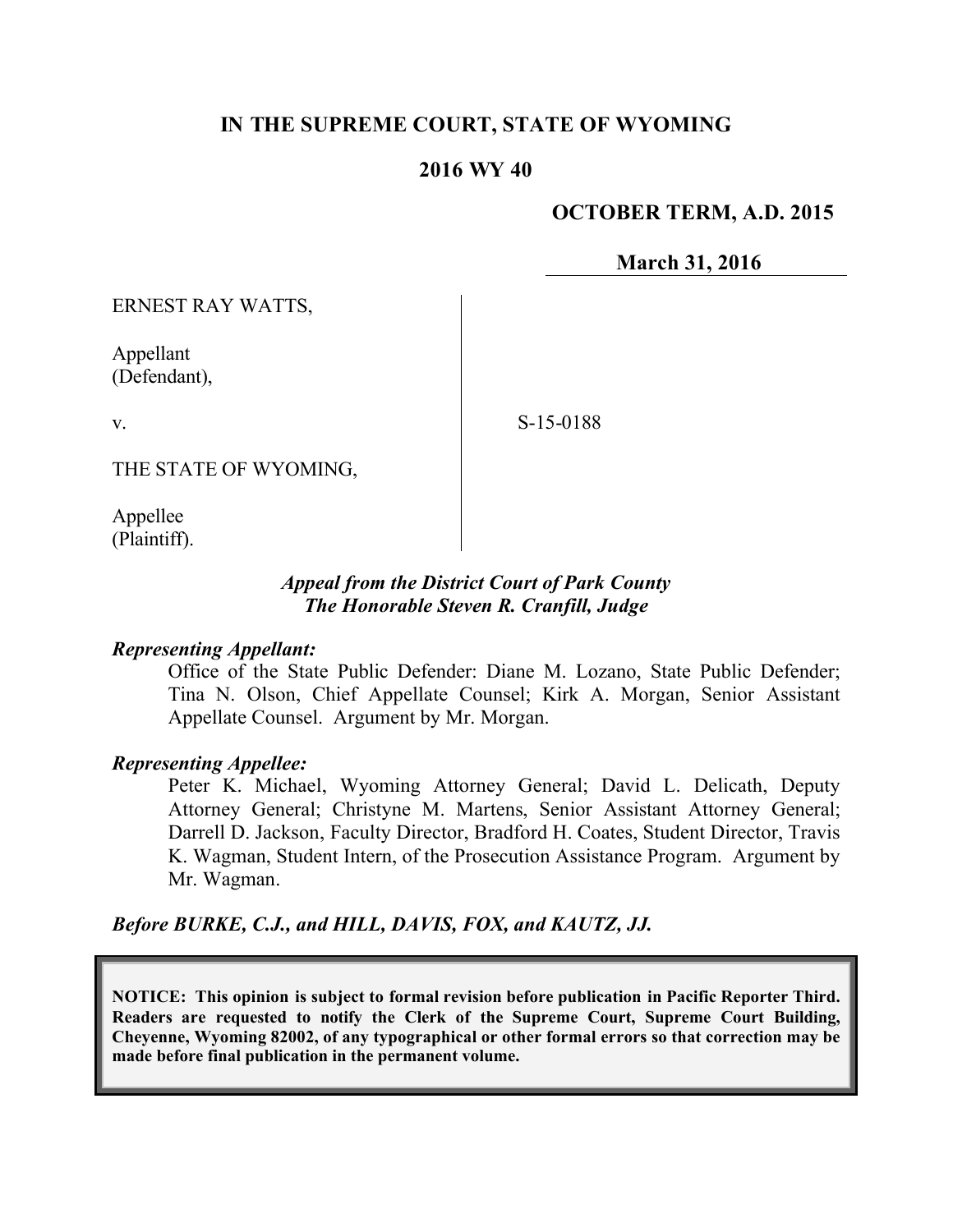### **FOX, Justice.**

[¶1] A jury convicted Ernest Ray Watts of aggravated assault and battery in violation of Wyo. Stat. Ann. § 6-2-502(a)(i) (LexisNexis 2015), as a result of an altercation with his girlfriend. Mr. Watts appeals, arguing that the prosecutor's incorrect statement regarding the presumption of innocence and his attempt to define "reasonable doubt" in his closing argument constituted prosecutorial misconduct, the cumulative effect of which denied him his right to a fair trial. We affirm.

#### *ISSUE*

[¶2] We adopt the issue statement advanced by Mr. Watts:

Was Mr. Watts denied his right to a fair trial due to the cumulative effect of two acts of prosecutorial misconduct?

### *FACTS*

[¶3] At the time of the incident, Mr. Watts was living with his girlfriend, Diana Lynch, in a rental house outside of Cody, Wyoming. On January 9, 2014, Ms. Lynch was at home when Mr. Watts returned from work. The two argued when Ms. Lynch told Mr. Watts that she did not want him watching television in the same room in which she had been reading. Ms. Lynch testified that after a brief "hand skirmish" over the remote control, she walked to the telephone to call the television service provider and request that the service be disconnected. She explained that Mr. Watts followed her, and told her that if she had the service shut off, he was going to "knock me on my . . . ass." Ms. Lynch responded, stating: "If you do that, you'd better make it a good one." At that point, according to Ms. Lynch, Mr. Watts punched her in the face. She then remembered being on the floor with Mr. Watts standing over her and taunting her while she asked him to stop. After the altercation, Ms. Lynch went to the bathroom to tend to her wounds. She asked Mr. Watts, "What happened?" to which Mr. Watts responded that she "had fallen into the plant." Ms. Lynch responded, stating: "Ernie [Mr. Watts], that isn't what happened. You did this to me." Ms. Lynch testified that she asked Mr. Watts to drive her to the hospital, but he refused, telling Ms. Lynch that she was fine. Ms. Lynch then drove herself to the hospital where she was treated. Ms. Lynch suffered a blow-out fracture to the right orbit which required surgery; nasal bone fractures; a minor subarachnoid bleed; a concussion; and lacerations to her upper and lower lip and eyebrow, which required sutures.

[¶4] Mr. Watts took the stand and testified that after the argument over the television, he retreated to the basement of the house to do his laundry. Mr. Watts testified that he heard a crash in the upstairs area. When he came upstairs, he saw Ms. Lynch lying "slumped" in the corner of the kitchen with a "plant [] encompassing her face." Mr.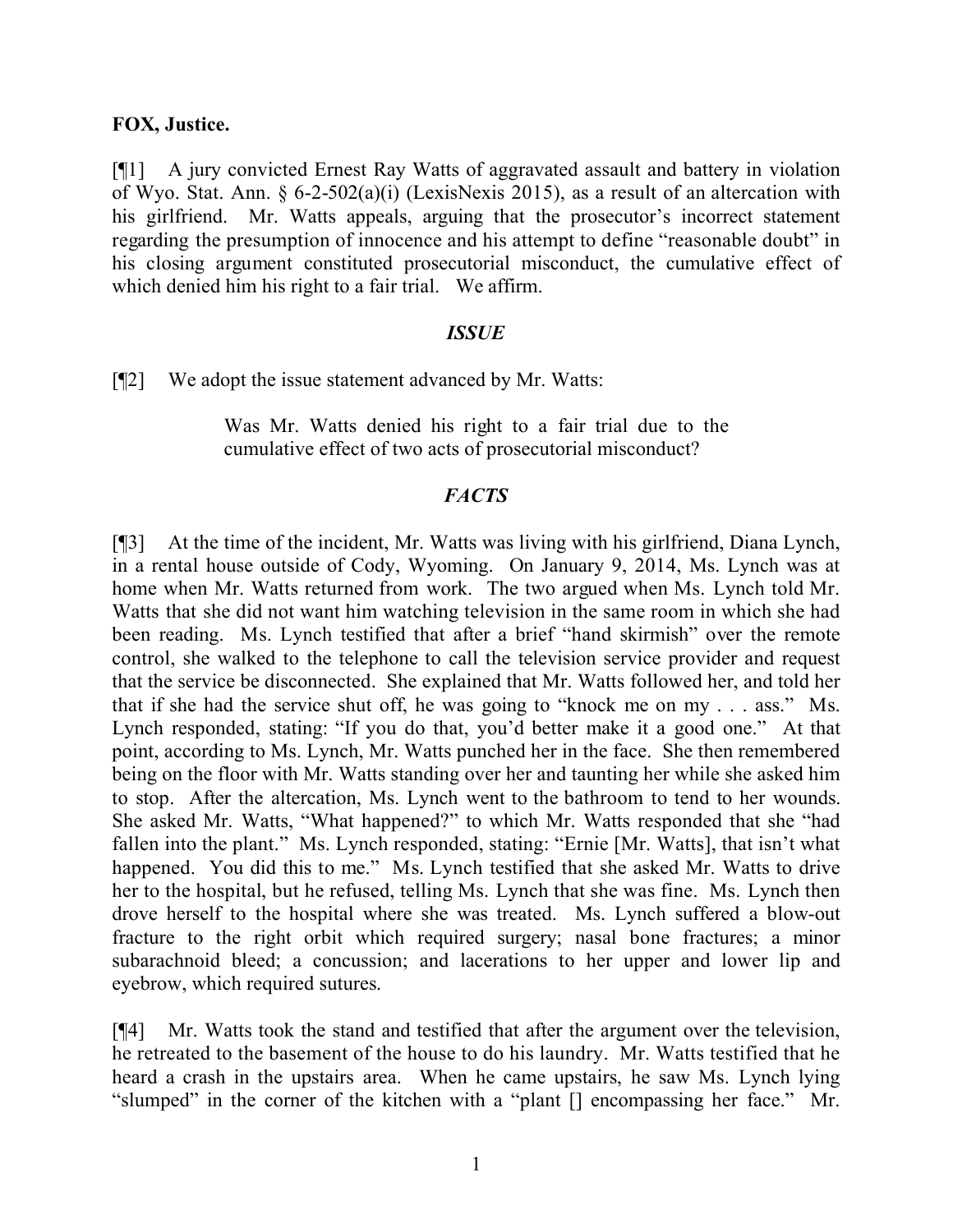Watts helped Ms. Lynch up and helped tend to her injuries. He then stated that he did not believe Ms. Lynch needed further care, so he went to bed, and when he woke the next morning, Ms. Lynch was gone.

[¶5] After a three-day trial, the jury convicted Mr. Watts of intentionally causing serious bodily injury to another in violation of Wyo. Stat. Ann. § 6-2-502(a)(i). Mr. Watts timely filed his notice of appeal. Additional facts, testimony, and argument will be set forth below, as necessary.

## *STANDARD OF REVIEW*

[¶6] Mr. Watts failed to object to the prosecutor's allegedly improper statements at trial. Our review is therefore limited to a search for plain error. *Brown v. State*, 2014 WY 104, ¶ 19, 332 P.3d 1168, 1174-75 (Wyo. 2014) (citing *Leiker v. State*, 994 P.2d 917, 918 (Wyo. 1999)). "Plain error exists when: 1) the record is clear about the incident alleged as error; 2) there was a transgression of a clear and unequivocal rule of law; and 3) the party claiming the error was denied a substantial right resulting in material prejudice." *Collins v. State*, 2015 WY 92, ¶ 10, 354 P.3d 55, 57 (Wyo. 2015) (citing *Fennell v. State*, 2015 WY 67, ¶ 23, 350 P.3d 710, 719 (Wyo. 2015)).

[¶7] Normally, we would determine whether each incident of alleged misconduct by the prosecutor caused sufficient prejudice to require a reversal. However, in this case, Mr. Watts does not argue that each isolated statement made by the prosecutor constituted plain error. Instead, Mr. Watts contends that it is only when the errors are considered in the aggregate that they create sufficient prejudice to warrant reversal of his conviction. As a result, we need not analyze the prejudice prong for each separate instance of alleged prosecutorial misconduct. Instead, we examine: 1) whether the record is clear about each incident alleged to be misconduct; 2) whether each instance of alleged misconduct actually transgressed a clear and unequivocal rule of law; and 3) if both instances of alleged misconduct violate clear and unequivocal rules of law, whether the cumulative effect of the misconduct prejudiced Mr. Watts to such an extent that his trial was other than fair and impartial. *McClelland v. State*, 2007 WY 57, ¶ 27, 155 P.3d 1013, 1022 (Wyo. 2007).

# *DISCUSSION*

# *Was Mr. Watts denied his right to a fair trial due to the cumulative effect of two acts of prosecutorial misconduct?*

[¶8] Mr. Watts alleges two instances of prosecutorial misconduct in the prosecutor's closing argument to the jury. Prosecutorial misconduct is "[a] prosecutor's improper or illegal act (or failure to act), esp. involving an attempt to persuade the jury to wrongly convict a defendant or assess an unjustified punishment." *Craft v. State*, 2013 WY 41,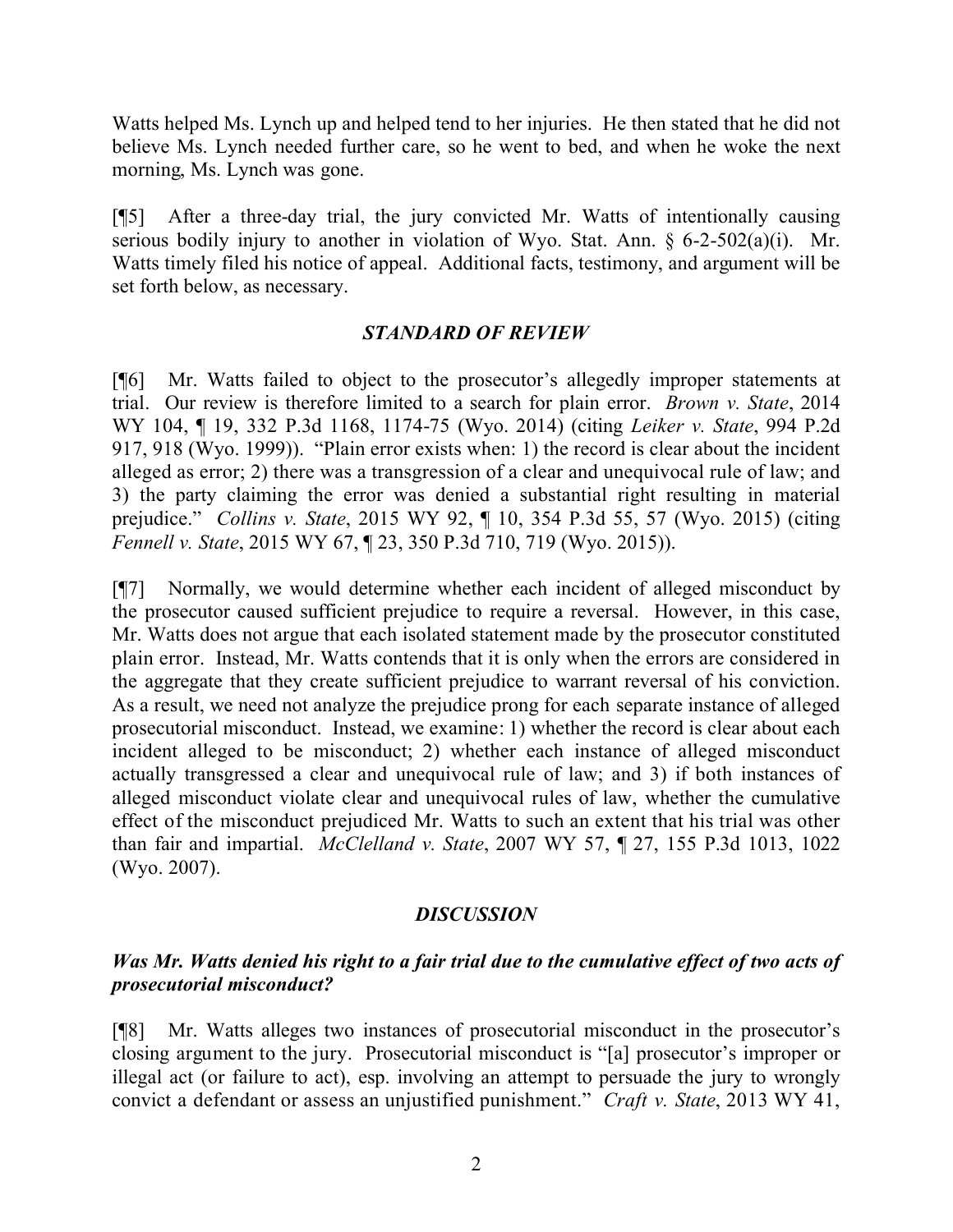¶ 13, 298 P.3d 825, 829 (Wyo. 2013) (citations omitted). "Prosecutorial misconduct claims are not intended to provide an avenue for tactical sandbagging of the trial courts, but rather, to address gross prosecutorial improprieties that have deprived a criminal defendant of his or her right to a fair trial." 21 Am. Jur. 2d *Prosecutorial Misconduct* § 429, at 545 (2008). Prosecutorial misconduct occurs when the prosecutor engages in conduct that he knew or should have known would deprive the defendant of the right to a fair trial. *Id.* at 544. It is against this backdrop that we examine Mr. Watts' allegations.

[¶9] First, Mr. Watts contends that the prosecutor's remark concerning the presumption of innocence was an incorrect statement of law. Second, Mr. Watts asserts that the prosecutor attempted to define reasonable doubt in contravention of this Court's previous rulings. We address each of Mr. Watts' contentions in turn.

# **A. Presumption of Innocence**

[¶10] Mr. Watts argues that the prosecutor incorrectly instructed the jury concerning the presumption of innocence when the prosecutor stated in his closing argument:

> We have proven our case. We have proven every element of this case beyond a reasonable doubt. *And now when you go back to deliberate, that presumption of innocence no longer exists*. That veil in essence is lifted, and you are now perfectly able to find Mr. Watts guilty of the crime charged.

(Emphasis added.) Mr. Watts has met the first prong of the plain error test as the incident alleged as error is clearly reflected in the trial transcript. We next address whether the incident violated a clear and unequivocal rule of law.

[¶11] Prosecutors are afforded wide latitude in crafting their closing arguments. *Burton v. State*, 2002 WY 71, ¶ 50, 46 P.3d 309, 321 (Wyo. 2002) (Voigt, J., dissenting). However, a prosecutor is not permitted to inhibit an accused's right to the presumption of innocence. *Condra v. State*, 2004 WY 131, ¶ 17, 100 P.3d 386, 390-91 (Wyo. 2004). The defendant "retains a presumption of innocence throughout the trial process[,]" *Martinez v. Court of Appeal of Cal., Fourth Appellate Dist.*, 528 U.S. 152, 162, 120 S.Ct. 684, 691, 145 L.Ed.2d 597 (2000), which "survives until a guilty verdict is returned." *Portuondo v. Agard*, 529 U.S. 61, 76, 120 S.Ct. 1119, 1129, 146 L.Ed.2d 47 (2000) (Stevens, J., concurring). It is the jury, not the prosecutor, which determines when the presumption of innocence has been rebutted by credible evidence establishing guilt beyond a reasonable doubt.

[¶12] The comments made by the prosecutor in this case are similar to those made by an Oklahoma prosecutor, who stated: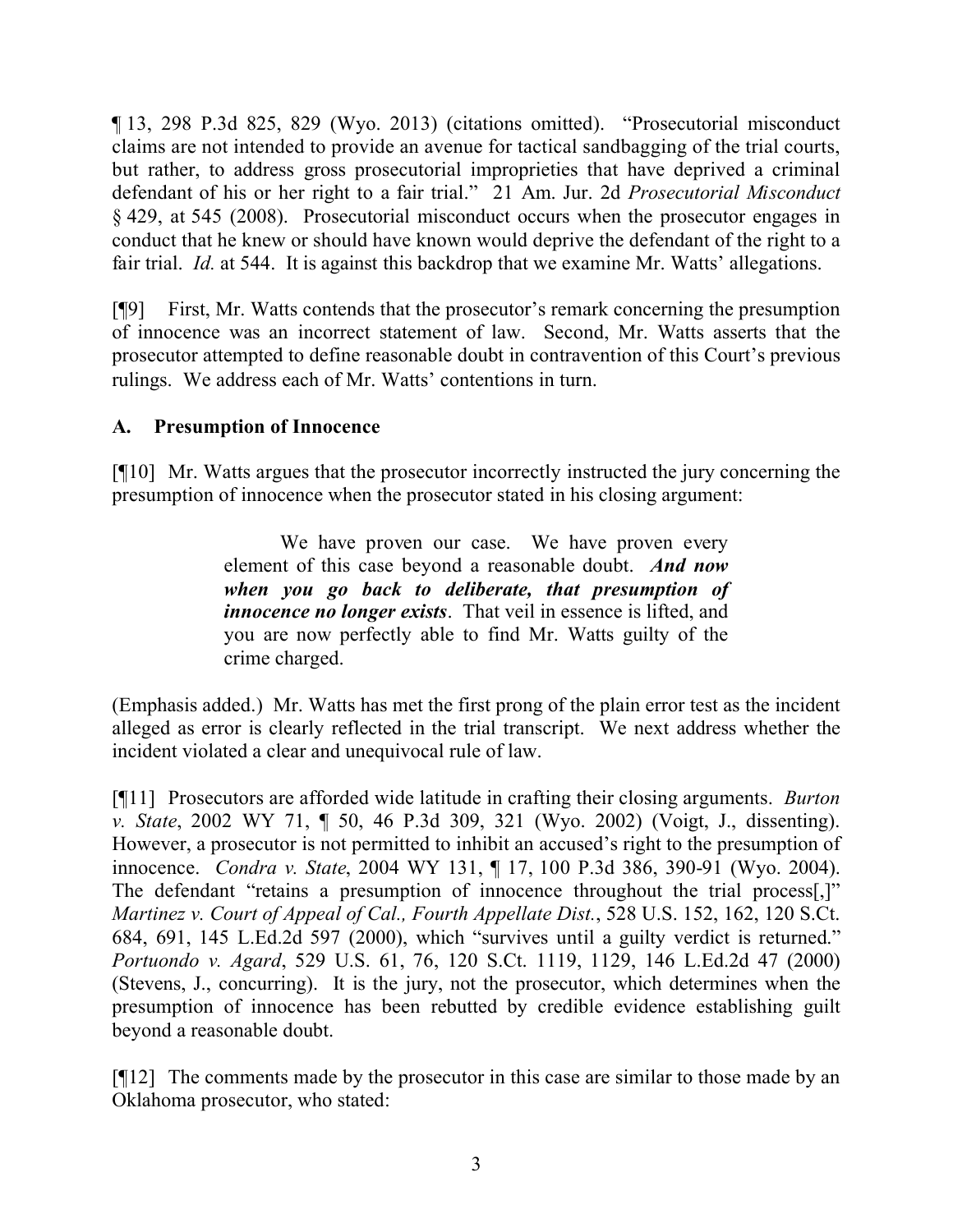I submit to you, under the law and the evidence, that we are in a little different position today than we were when we first started this trial and it was your duty at that time, under the law of this land, as you were being selected as jurors, to actively in your minds presume that man over there not to be guilty of the offense of rape in the first degree, but, you know, things have changed since that time. *I submit to you at this time, under the law and under the evidence, that that presumption has been removed, that that presumption no longer exists, that that presumption has been removed by evidence and he is standing before you now guilty.*

*Mahorney v. Wallman*, 917 F.2d 469, 471 (10th Cir. 1990) (emphasis added). In a habeas corpus proceeding, the Tenth Circuit determined that the prosecutor's statements were improper, stating:

> We consider the prosecutor's comments impermissible because they undermined two fundamental aspects of the presumption of innocence, namely that the presumption (1) remains with the accused throughout every stage of the trial, including, most importantly, the jury's deliberations, and (2) is extinguished only upon the *jury's* determination that guilt has been established beyond a reasonable doubt.

*Id.* at 471 n.2. The Tenth Circuit's holding is echoed in Wyoming's pattern jury instructions, which provide:

> Th[e] presumption of innocence continues with the defendant through all the stages of the trial and until the case has been finally submitted to the jury and *until the jury has found that this presumption has been overcome by evidence in the case convincing you of his guilt beyond a reasonable doubt.*

Wyo. Crim. Pattern Jury Instructions 1.03 (2014) (emphasis added). Our legal standard clearly establishes that the presumption of innocence remains with the accused until the jury concludes that a conviction is warranted beyond a reasonable doubt. *See Coffin v. United States*, 156 U.S. 432, 453, 15 S.Ct. 394, 403, 39 L.Ed. 481 (1895) ("The principle that there is a presumption of innocence in favor of the accused is the undoubted law, axiomatic and elementary, and its enforcement lies at the foundation of the administration of our criminal law."). The prosecutor violated a clear and unequivocal rule of law when he stated otherwise in closing argument. Prosecutorial misconduct occurred when the prosecutor declared to the jury that the presumption of innocence "no longer exists."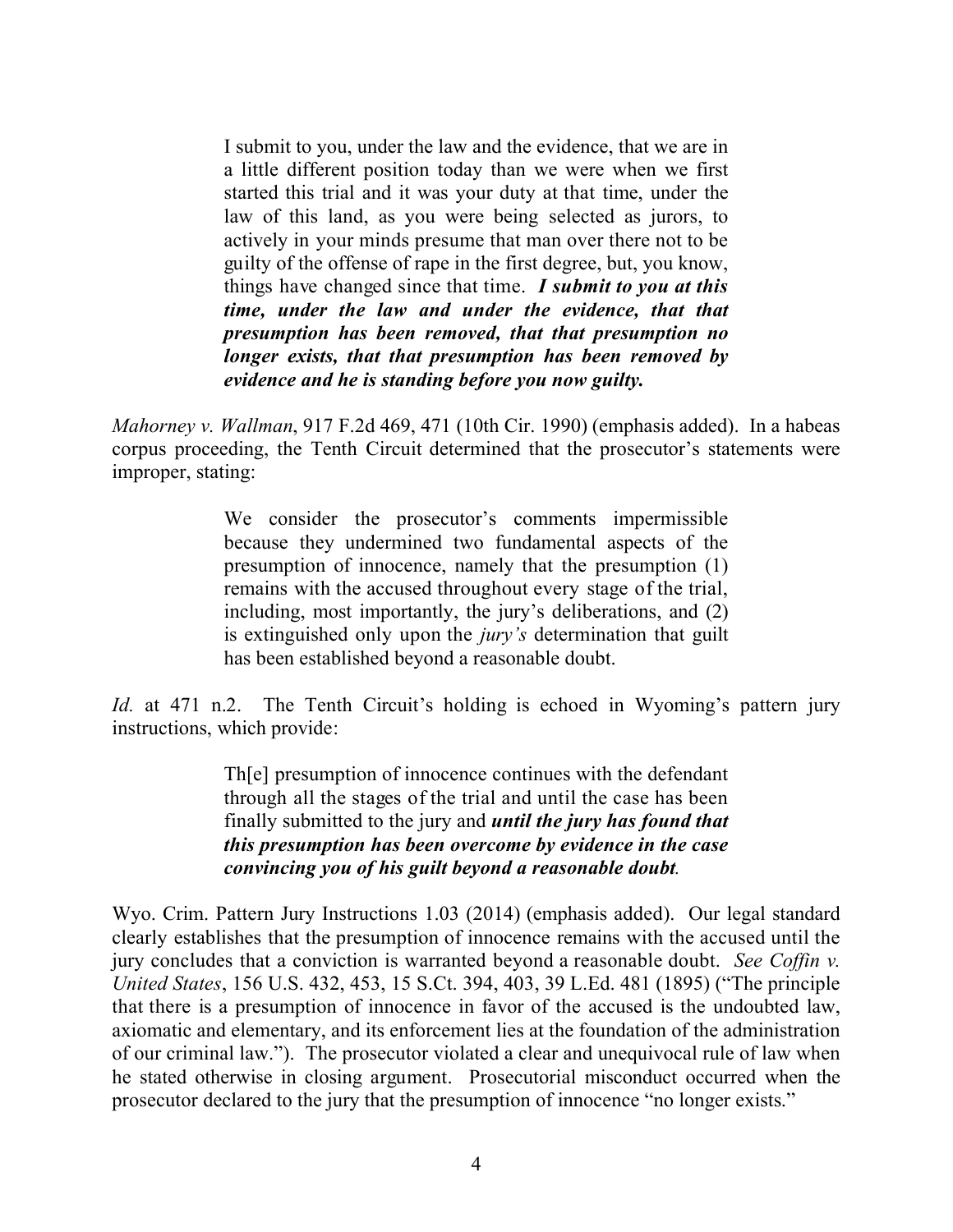### **B. Reasonable Doubt**

[¶13] In his next assignment of error, Mr. Watts argues that the prosecutor committed misconduct when he defined reasonable doubt for the jury. In his closing argument, the prosecutor stated:

> Ladies and gentlemen, the State does have to prove its case beyond a reasonable doubt, but it is not beyond all doubt. It is not an impossible burden. It is the same burden in every State in the nation, Federal Court, State Courts. We know people are convicted fairly frequently on this burden of proof beyond a reasonable doubt.

> What you do is you go back in the jury room, and if you believe that he committed the crime, as the evidence strongly suggests he did it -- we have proven he did it, and you find him guilty, if you have a reasonable doubt, then he is not guilty.

> But the doubt has to be reasonable. It has to be based on what arose out of this trial. It can't be a hunch it [sic]. It can't be well a possibility.

> I was thinking about an example of what would not be, you know, reasonable doubt. You see the people who commit crimes, long-haired, and they've got a big beard and everything. They come to court and they have a suit and tie on. They're clean shaven, great hair cut. That is not reasonable -- that is not reasonable doubt. That is not reasonable doubt.

> A hunch is [not] a reasonable doubt. A vague possibility is not reasonable doubt. Go on the evidence. The evidence corroborates Ms. Lynch's version of events on January 9, 2014, Ernest Ray Watts caused these injuries to Diana Lynch.

Again, Mr. Watts has established the first prong of the plain error test. We must therefore determine whether the prosecutor's statements concerning reasonable doubt transgressed a clear and unequivocal rule of law.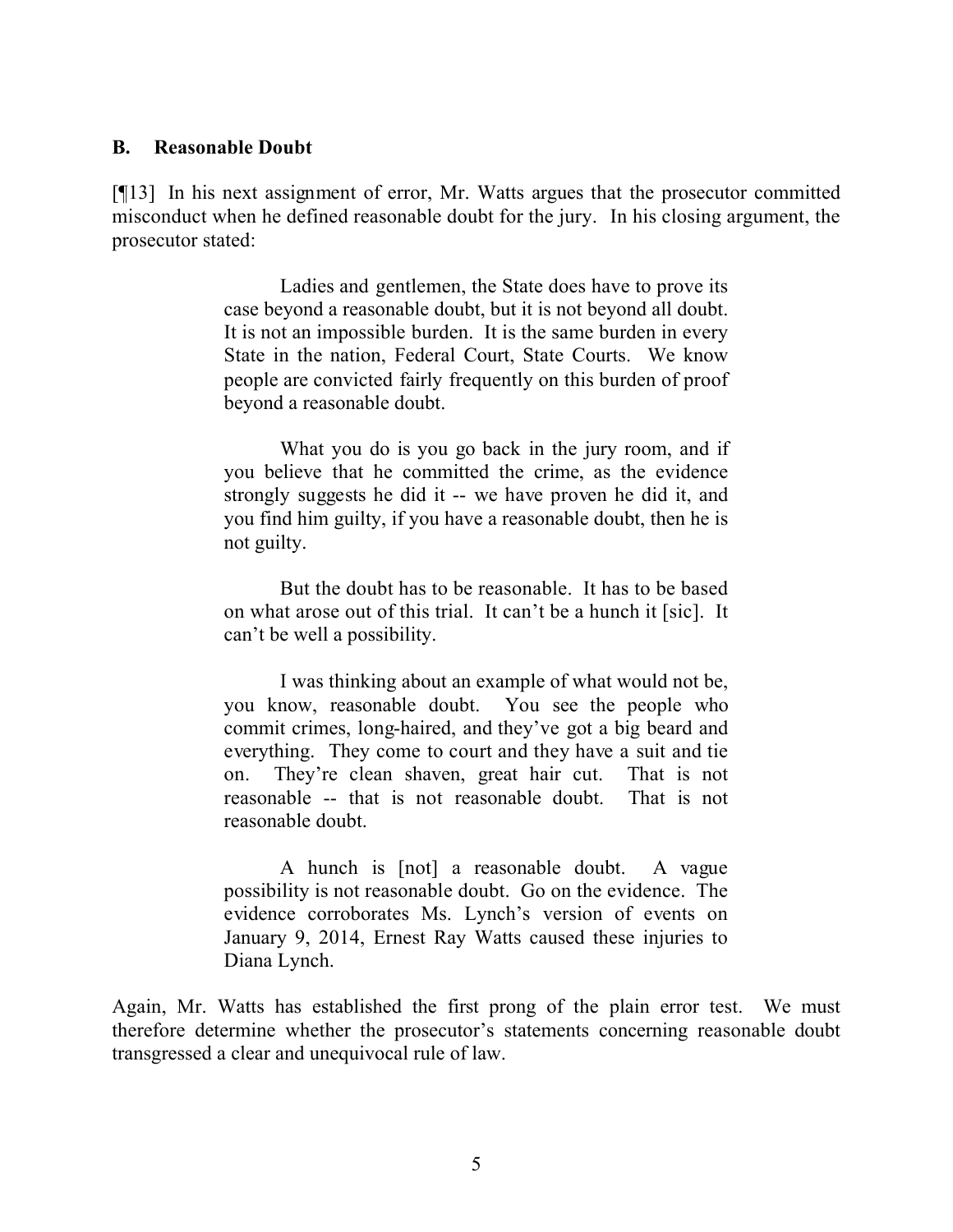[¶14] Courts and commentators have struggled with the question of whether reasonable doubt should be defined for a jury. Those in favor of defining the term contend that the burden of proving a crime beyond a reasonable doubt is a cornerstone of our criminal justice system, and that instructing the jury on the definition of reasonable doubt preserves the defendant's constitutional right to a fair trial.<sup>1</sup> Note, *Reasonable Doubt: An Argument Against Definition*, 108 Harv. L. Rev. 1955, 1958 (1995) (citing *Commonwealth v. Young*, 317 A.2d 258, 262-63 (Pa. 1974)); Henry A. Diamond, Note, *Reasonable Doubt: To Define, or Not to Define*, 90 Colum. L. Rev. 1716, 1719 (1990) (citing *United States v. Pepe*, 501 F.2d 1142, 1143 (10th Cir. 1974)). According to these authorities, the term "reasonable doubt" must be defined because its meaning is not so "commonplace, simple, and clear that [it] is self-evident to a jury." Diamond, *supra*¸ at 1719 (citing *Lansdowne v. State*, 412 A.2d 88, 93 (1980)). Those authorities opposing an instruction defining reasonable doubt assert that the term is self-explanatory, and that attempts at definition are not only unhelpful and ineffective, but often lead to confusion which increases the risk that "a reasonable doubt instruction will deviate from the required burden of proof." *Reasonable Doubt: An Argument Against Definition*, *supra*, at 1957. A third approach leaves the decision of whether to give an instruction defining reasonable doubt to the sound discretion of the trial court. "These courts have acknowledged the arguments on both sides and seem to have declared a stalemate." *Id*. at 1959. One court explained that the trial court occupies the central role of instructing the jury, and thus, the trial judge should determine which "choice among acceptable linguistic alternatives" is appropriate. *Id.* (citing *United States v. Olmstead*, 832, F.2d 642, 646 (1st Cir. 1987)).

[¶15] Like many courts, we have repeatedly addressed the question of whether a reasonable doubt instruction is appropriate. *Solis v. State*, 2013 WY 152, ¶¶ 45-49, 315 P.3d 622, 632-33 (Wyo. 2013); *Rivera v. State*, 987 P.2d 678, 680-81 (Wyo. 1999); *Marquez v. State*, 941 P.2d 22, 24-25 (Wyo. 1997); *Collins v. State*, 854 P.2d 688, 699 (Wyo. 1993); *Blakely v. State*, 542 P.2d 857, 861 (Wyo. 1975); *Cosco v. State*, 521 P.2d 1345, 1346-47 (Wyo. 1974); *Bentley v. State*, 502 P.2d 203, 206-08 (Wyo. 1972); *Alcala v. State*, 487 P.2d 448, 460 (Wyo. 1971); *State v. Goettina*, 61 Wyo. 420, 465-67, 158

  $<sup>1</sup>$  The Modern Federal Jury Instructions define reasonable doubt as:</sup>

<sup>[</sup>A] doubt based upon reason and common sense. It is a doubt that a reasonable person has after carefully weighing all of the evidence. It is a doubt which would cause a reasonable person to hesitate to act in a matter of importance in his or her personal life. . . . A reasonable doubt is not a caprice or whim; it is not a speculation or suspicion. It is not an excuse to avoid the performance of an unpleasant duty. And it is not sympathy.

Henry A. Diamond, Note, *Reasonable Doubt: To Define, or Not to Define*, 90 Colum. L. Rev. 1716, 1726 n. 87 (1990) (quoting 1 L. Sand, J. Siffert, W. Loughlin & S. Reiss, *Modern Federal Jury Instructions* § 4.01 (1989)).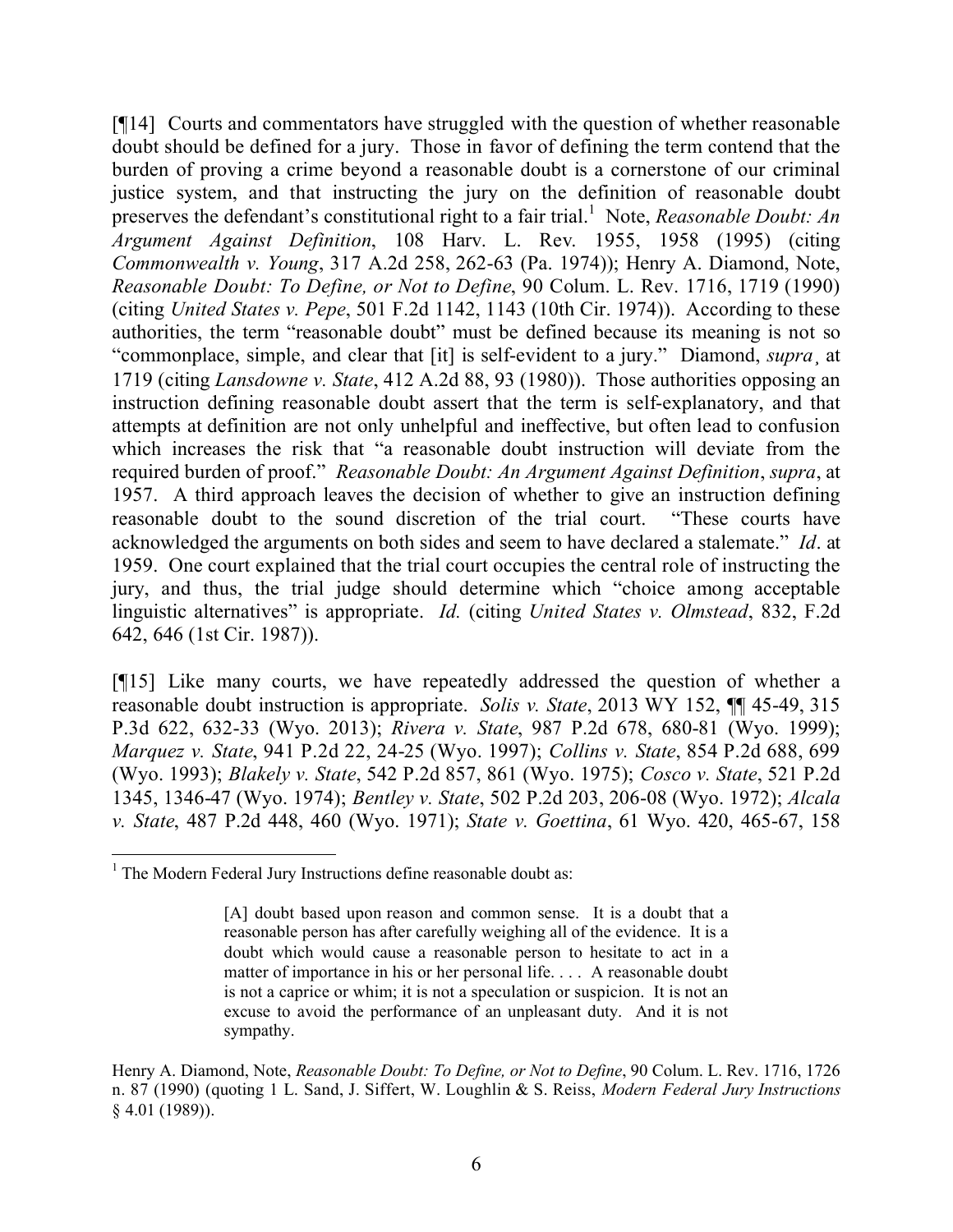P.2d 865, 882-83 (1945); *State v. Eldredge*, 45 Wyo. 488, 21 P.2d 545, 547-48 (1933); *Claussen v. State*, 21 Wyo. 505, 133 P. 1055, 1056 (1913). And, as with many other courts and commentators that have grappled with this issue, our precedent in this area is inconsistent. We have alternated between discouraging a reasonable doubt instruction, *Eldredge*, 21 P.2d at 547-48; *Claussen*, 133 P. at 1056; *Goettina*, 158 P.2d at 882-83; to enjoining such an instruction altogether, *Blakely*, 542 P.2d at 861; to relaxing our prohibition and allowing some explanation of reasonable doubt when instructing the jury, *Rivera*, 987 P.2d at 680-81; *Solis*, 2013 WY 152, ¶¶ 45-49, 315 P.3d at 632-33.

[¶16] We first addressed the question of whether a reasonable doubt instruction is appropriate in *Claussen*. In that case, the defendant requested that the trial court give an instruction to the jury defining reasonable doubt, and the court refused. *Id.*, 133 P. at 1056. On appeal, the defendant argued that it was error for the trial court not to give his proposed instruction. This Court stated: "In our judgment there is no definition of 'reasonable doubt' which would convey to a juror's mind any clearer idea than the term itself." *Id.* The Court stopped short of precluding a reasonable doubt instruction altogether, finding instead: "[T]he definition requested failed to define 'reasonable doubt,' or make its meaning any clearer to the jury than the phrase itself, and for that reason the court did not err in refusing to give it." *Id.* In *Eldredge*, this Court went a step further, advising courts to refrain from giving an instruction defining reasonable doubt. 21 P.2d at 547-48. There, we reasoned that "courts in the endeavor to explain the expression 'reasonable doubt,' have occasionally led juries into mazes of subtlety and casuistry in which they were lost themselves, and into which the minds of plain men are incapable of following them[.]" *Id.* at 547 (internal quotation marks and citation omitted). We continued on this path for many years, advising courts not to define reasonable doubt, but refusing to find a per se error when courts did define the term. *Alcala*, 487 P.2d at 460; *Goettina*, 158 P.2d at 882-83.

[¶17] We became more adamant with our decision in *Bentley*. There we cited, with approval, an Oklahoma case which held that it was error to give an instruction which attempted to define reasonable doubt. *Bentley*, 502 P.2d at 206-07 (citing *Wilson v. State*, 403 P.2d 262, 264 (Okla. Crim. App. 1965)). While not reversing the conviction based on the trial court's instruction to the jury defining reasonable doubt,<sup>2</sup> this Court did declare that "[t]he phrase 'reasonable doubt' is self-explanatory and definitions do not

 <sup>2</sup> The reasonable doubt instruction given by the trial court read:

THE COURT INSTRUCTS THE JURY that a reasonable doubt is such a doubt as exists in the mind of a reasonable man after a full, free and careful examination and comparison of all the evidence. It must be such a doubt as would cause a careful considered and prudent man to pause and consider before acting in the grave and most important affairs of life.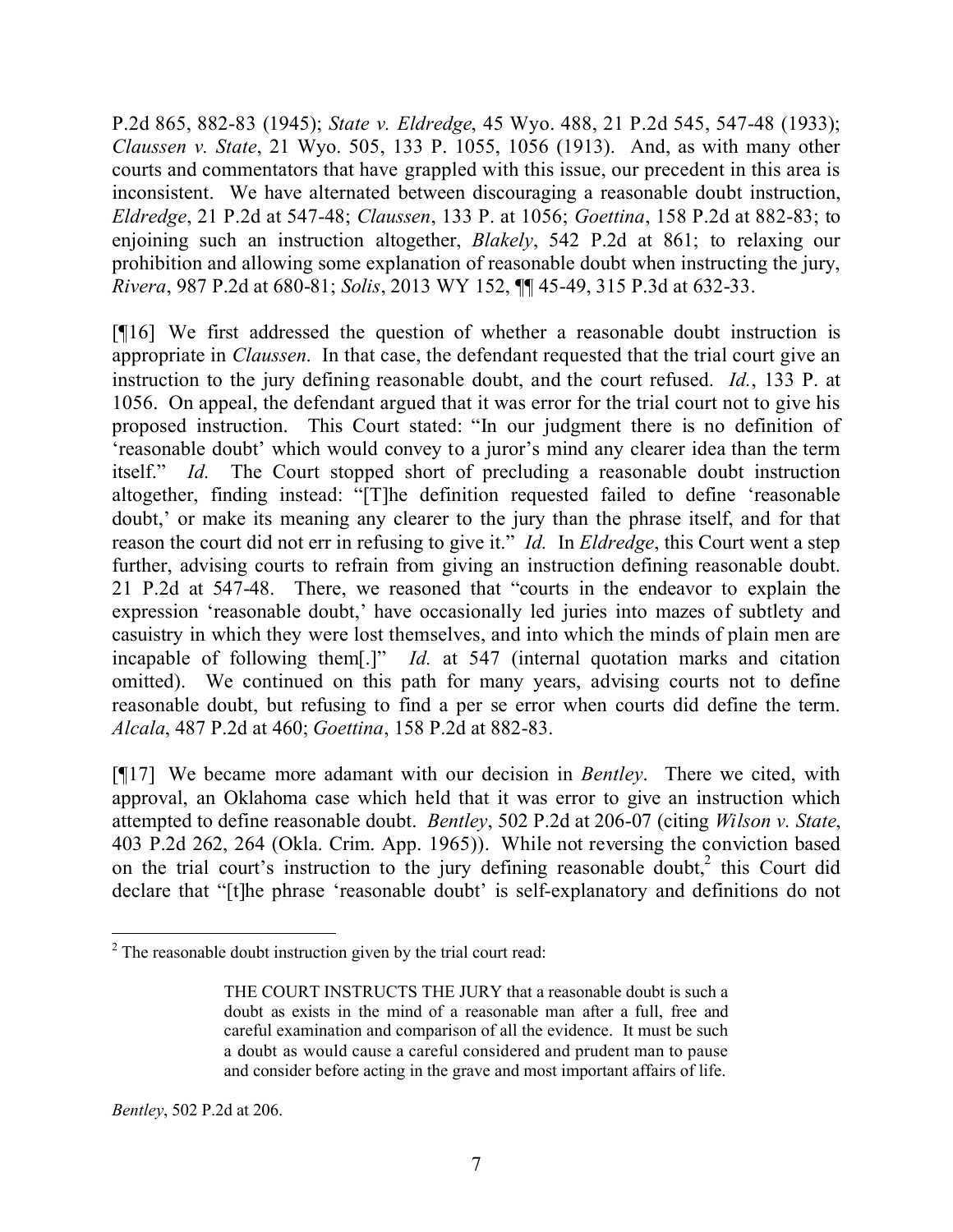clarify its meaning but rather tend to confuse a jury. Instructions defining it are unnecessary and should not be given." *Id.*, 502 P.2d at 207.

[¶18] With our decision in *Cosco*, we firmly established the impropriety of giving a confusing jury instruction defining reasonable doubt. In that case, the trial court defined reasonable doubt for the jury over the objection of the defendant. *Cosco*, 521 P.2d at 1346. The instruction read:

> The rule which clothes every person accused of crime with the presumption of innocence, imposes upon the State the burden of establishing his guilt, beyond a reasonable doubt. To establish the guilt of the defendant beyond all reasonable doubt, is not meant that such guilt shall be established to an absolute certainty. Absolute certainty in the establishment of any fact is rarely attainable and never required in Courts of Justice.

*Id.* Relying on our decision in *Bentley*, we reversed the conviction, finding that the trial court erred when it gave the instruction. However, the Court stopped short of holding that giving a reasonable doubt instruction constituted error per se, and instead asserted that "[o]ur disposition of this case should make it clear that hereafter our court will consider it reversible error to give a *confusing* instruction defining reasonable doubt." *Cosco*, 521 P.2d at 1346 (emphasis added).

[¶19] The Court then decided *Blakely* and *Collins*, in which we concluded that giving any instruction defining reasonable doubt was prohibited. *Blakely*, 542 P.2d at 861; *Collins*, 854 P.2d at 699. In both cases, we relied on *Cosco*, without recognizing the limitations we placed on our holding in that case. Nevertheless, both *Blakely* and *Collins* imposed a prohibition against giving an instruction defining reasonable doubt. *Blakely*, 542 P.2d at 861 (holding that "to have given the instruction would be an attempt to partially define reasonable doubt. It is prohibited by *Cosco*[.]"); *Collins*, 854 P.2d at 699 ("The trial court faced reversal if it gave the instruction on the definition [of reasonable doubt] in light of *Cosco*.").

[¶20] We softened our stance in *Rivera*. There the defendant appealed his conviction, arguing that the prosecutor improperly instructed the jury by defining reasonable doubt during *voir dire*. *Rivera*, 987 P.2d at 680. The prosecutor stated:

> Beyond a reasonable doubt is a term that the Court and the attorneys do not define for the jury. It's up to you to define what that means. There are certain perimeters that the Judge will instruct you on, but beyond a reasonable doubt is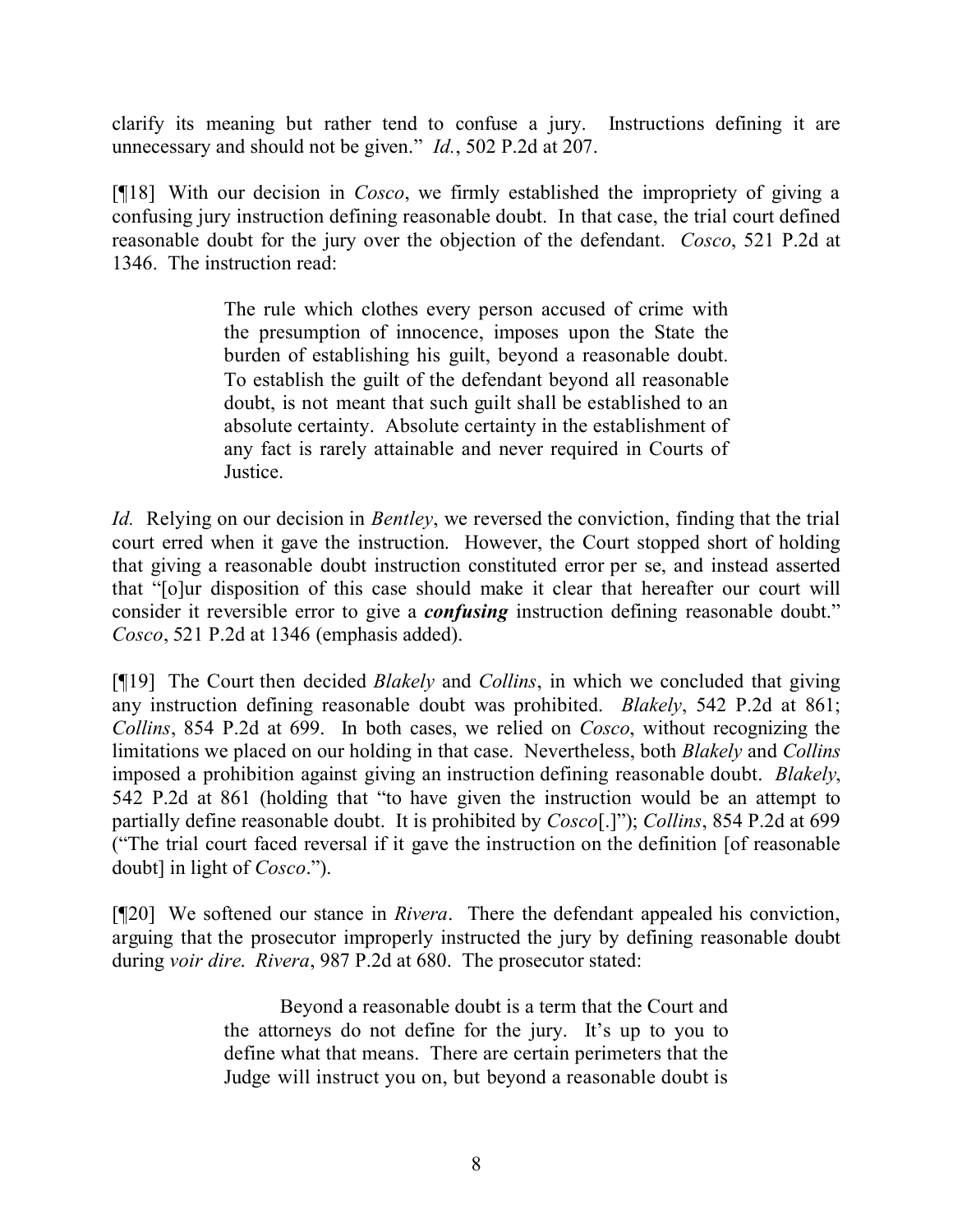not the same thing as beyond all doubt. It's not the same thing as beyond a shadow of a doubt.

Would you all agree that proving something beyond all doubt or beyond a shadow of a doubt would be an impossible task? Does everyone realize that?

Nothing could be proven beyond any doubt whatsoever, and so the State's burden of proof is not beyond any doubt or beyond all doubt or beyond a shadow of a doubt; it's beyond a reasonable doubt. So if you have a doubt that's a reasonable doubt, doubt that's reasonable in nature at the conclusion of this trial, you need to find the Defendant not guilty. If you have no reasonable doubts at the end of the trial, then you have to find him guilty.

*Id.* Citing *Alcala*, which was decided before *Cosco*, *Blakely* and *Collins*, we resolved that "an explanation that the prosecution's burden of proof is not to establish guilt to an absolute certainty" is acceptable. *Rivera*, 987 P.2d at 680. We found, in *Rivera*, that the prosecutor did not define the term "reasonable doubt," but instead "merely explained that the prosecution's burden of proof was not beyond all doubt or beyond a shadow of a doubt." *Id.* at 681.

[¶21] Our holding in *Rivera* led to our most recent decision addressing whether instructing a jury on the definition of reasonable doubt is appropriate. In *Solis*, the prosecutor made the following statement in closing:

> First off, you have to know whose [sic] the burden of proof is, and I think by now it's been drilled to your head that it's the State's burden of proof. Okay. Well, that doesn't mean a whole lot unless you know what the burden of proof is. It's one of beyond a reasonable doubt. And I told you this in *voir dire* in the opening. It is the highest burden that any party will face in any courtroom in the United States. And for obvious reasons. It should be. It should be.

> But it's not an insurmountable burden. The State of Wyoming—you are not permitted to attempt to define what "beyond a reasonable doubt" is. It is what it states. But sometimes it helps to know what something isn't to understand what it is.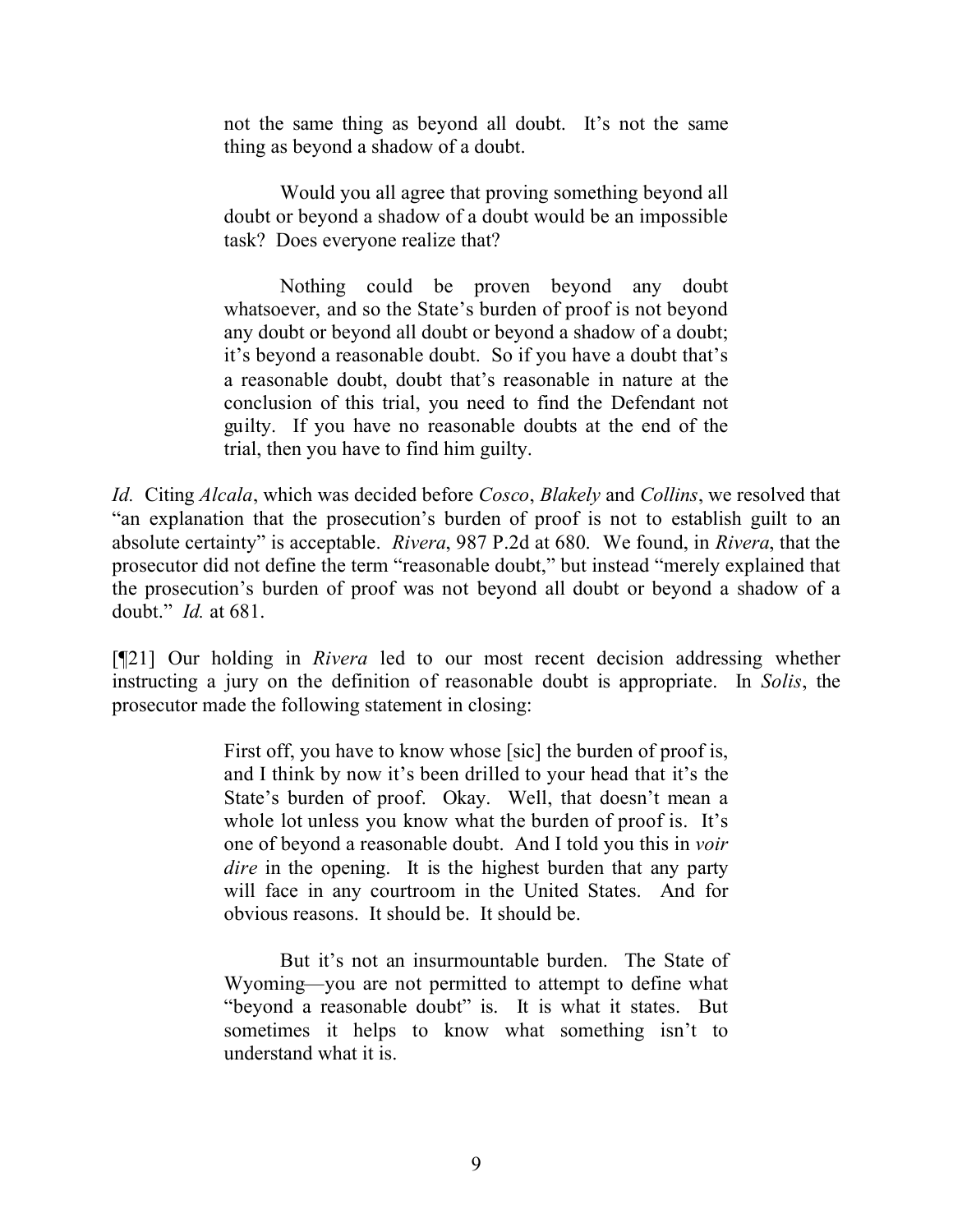It is not proof beyond all doubt. It is not proof to a mathematical certainty. And certainly it is not the State's obligation to prove the complete impossibility of [the Defendant's] innocence. You may think to yourself, "Wait a minute. So we can potentially be convicting someone who is not guilty?" No. That's not what it says at all. It just says proof beyond a reasonable doubt.

So what does that mean? How do you make that decision? You do it just like [you do] in your everyday lives when you decide to go to the store, when you decide to believe this friend and not that friend when they are telling you different stories. You use your everyday common sense to determine: Does this make sense? Is what the State's saying reasonable? Is what the defense claims, is that reasonable? If it's not reasonable, you disregard it, just like you do in your everyday lives.

2013 WY 152, ¶ 19, 315 P.3d at 627-28. While we recognized that a prosecutor commits misconduct when he defines reasonable doubt for the jury, we found, in line with *Rivera*, that the prosecutor in *Solis* did not define the term, but simply explained that the burden of proof does not require the prosecutor to establish guilt to an absolute certainty. *Solis*, 2013 WY 152, ¶ 46, 315 P.3d at 632. Thus, in *Solis*, we found no error based on the prosecutor's statements involving reasonable doubt. *Id.* at ¶ 48, 315 P.3d at 633.

[¶22] Although we could not fault counsel for failing to discern the line between defining reasonable doubt and explaining the State's burden of proving its case beyond a reasonable doubt, here the prosecutor crossed well into the territory of defining reasonable doubt when he stated: "But the doubt has to be reasonable. It has to be based on what arose out of this trial. It can't be a hunch it [sic]. It can't be well a possibility." *See Douglas v. Hendricks*, 236 F.Supp.2d 412, 434 (D.N.J. 2002) (finding that an instruction declaring that a reasonable doubt is not a "hunch" or "mere possibility" defined the term reasonable doubt for the jury). Further, the prosecutor's commentary describing his "example" of what would not constitute reasonable doubt could do nothing but confuse the jury.<sup>3</sup> *Cosco*, 521 P.2d at 1346 ("[H]ereafter our court will consider it

 3

I was thinking about an example of what would not be, you know, reasonable doubt. You see the people who commit crimes, longhaired, and they've got a big beard and everything. They come to court and they have a suit and tie on. They're clean shaven, great hair cut. That is not reasonable -- that is not reasonable doubt. That is not reasonable doubt.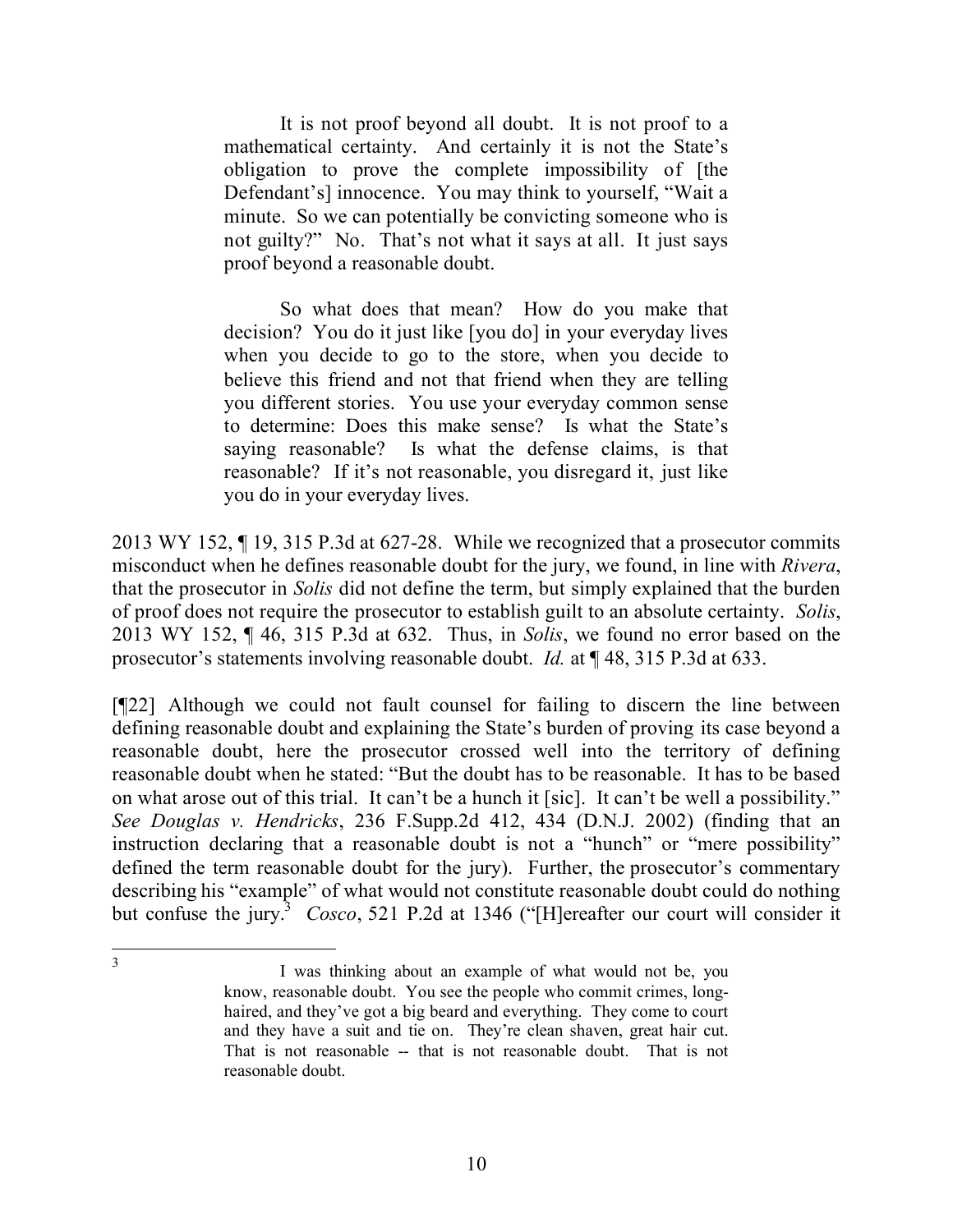reversible error to give a confusing instruction defining reasonable doubt."). Thus, the prosecutor transgressed a clear and unequivocal rule of law when he defined reasonable doubt for the jury in his closing argument. *Solis*, 2013 WY 152, ¶ 46, 315 P.3d at 632 ("To be sure, it is error for a prosecutor to attempt to define 'reasonable doubt' for the jury." (citing *Blakely*, 542 P.2d at 861)). The prosecutor's statement was improper, and one which he should have known would deprive Mr. Watts of the right to a fair trial. He therefore committed misconduct when he defined reasonable doubt in this closing argument.

[ $[23]$ ] Cumulative error occurs when "two or more individually harmless errors ha<sup>[</sup>ve] the potential to prejudice the defendant to the same extent as a single reversible error." *Guy v. State*, 2008 WY 56, ¶ 45, 184 P.3d 687, 701 (Wyo. 2008) (quoting *McClelland*, 2007 WY 57, ¶ 27, 155 P.3d at 1022). In reviewing for cumulative error, we consider only those matters which we have concluded constitute error. *Id.* We reverse a conviction only when the accumulated effect of the errors "constitutes prejudice and the conduct of the trial is other than fair and impartial." *Alcala*, 487 P.2d at 462.

[¶24] While Mr. Watts has established that the prosecutor committed two errors which transgressed clear and unequivocal rules of law, the accumulated effect of these errors was not prejudicial. The statements made by the prosecutor were limited in scope, and confined to closing arguments. "In general, we are reluctant to find plain error in closing arguments lest 'the trial court become [] charged with an adversary responsibility to control argument even when objection is not taken by the opposing attorney.'" *Sanderson v. State*, 2007 WY 127, ¶ 37, 165 P.3d 83, 93 (Wyo. 2007) (citations omitted). In fact, the prosecutor's statements encompassed less than thirty lines in a trial transcript of over 500 pages. *See id.* (The prosecutor's actions are evaluated "within the context of the entire record and the argument as a whole."). Moreover, the State produced extensive competent evidence establishing Mr. Watts' guilt. Ms. Lynch testified to Mr. Watts' assault on her, stating that she remembers "being punched in the face" by Mr. Watts. The State presented the testimony of Dr. Kirk Bollinger, Ms. Lynch's emergency room physician, who stated that Ms. Lynch's injuries were "consistent with multiple direct blunt blows to the face." Ms. Lynch's surgeon also testified that her injuries were "more consistent with a scenario where multiple blows versus a single blow [occurred]." This overwhelming evidence was contrary to Mr. Watts' testimony that the injuries suffered by Ms. Lynch were caused by a plant falling on her face.

[¶25] The district court also properly instructed the jury on both the presumption of innocence and reasonable doubt. The court instructed:

> The law raises no presumption against the defendant, but rather the presumption of law is in favor of his innocence.